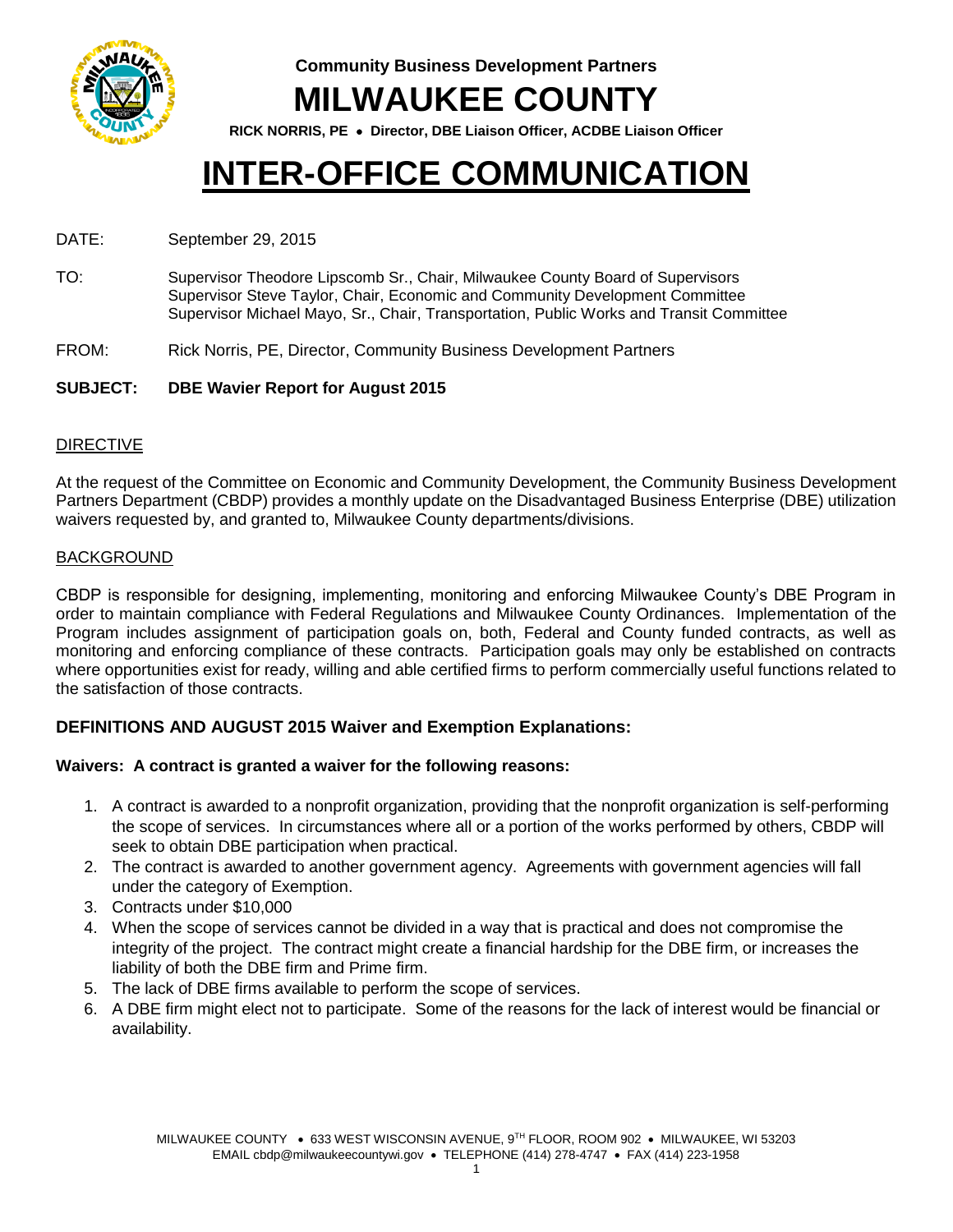

**Community Business Development Partners**

# **MILWAUKEE COUNTY**

**RICK NORRIS, PE Director, DBE Liaison Officer, ACDBE Liaison Officer**

# **Exemption: A contract is granted an exemption for the reasons:**

- 1. *Contract* awarded to another governmental agency.
- 2. Transactions where Milwaukee County is receiving revenues related to lease, rental, donations, etc.
- 3. Nonprofit organizations that self-perform the work. Example, Community Advocates, universities, etc.
- 4. Contracts under \$10,000
- 5. Agreements where no money is exchanged. For example, organization adopts a playground and use private funding to maintain the grounds.

# **August 2015 Waiver and Exemption explanations:**

- 1. Airport debt issuance annual monitoring fee (\$13,000). Annual payment to providers for insurance coverage.
- 2. Monitor & assess impacts of glycol deicer management on water quality (\$292,500). Contracted with a government agency that will self-perform the scope of services.
- 3. Various agreements associated with Emergency Management. Items are either lease agreements or the purchase/installation of specialized equipment. Waived.
- 4. Payroll, human resources & benefit systems & support associated with Ceridian (\$1,720,000). Waived due to specialize single provider of Ceridian.
- 5. Economic Development contract with FaegreBD Consulting (\$25,000). Specialized experience working with FTA related to the USDOT and the Couture Development. To lobby on the County's behalf that the proposed transit amenities will satisfy the original agreement (funds spent) associated with the existing Transit building.

# WAIVER REQUESTS

When CBDP receives a waiver request from a department/division, staff thoroughly reviews it and available supporting documentation before rendering a determination. The Director may require staff to gather more comprehensive information or to provide more detailed clarification regarding any identified issues prior to issuing a determination.

# WAIVER REPORT SUMMARY

| <b>Total Contracted Dollars for Period</b>            | \$8,797,869 |
|-------------------------------------------------------|-------------|
| <b>Total Contracted Dollars w/o DBE Participation</b> | \$6,937,652 |
| Percentage of Contracts w/o DBE Participation         | 78.86%      |
| <b>Total Contracted Dollars w/ Waiver Approval</b>    | \$2,559,968 |
| <b>Percentage of Contracts w/ Waiver Approval</b>     | 29.10%      |
| <b>Total Contracted Dollars w/o Waiver Approval</b>   | \$0.00      |
| Percentage of Contracts w/o Waiver Approval           | $0.0\%$     |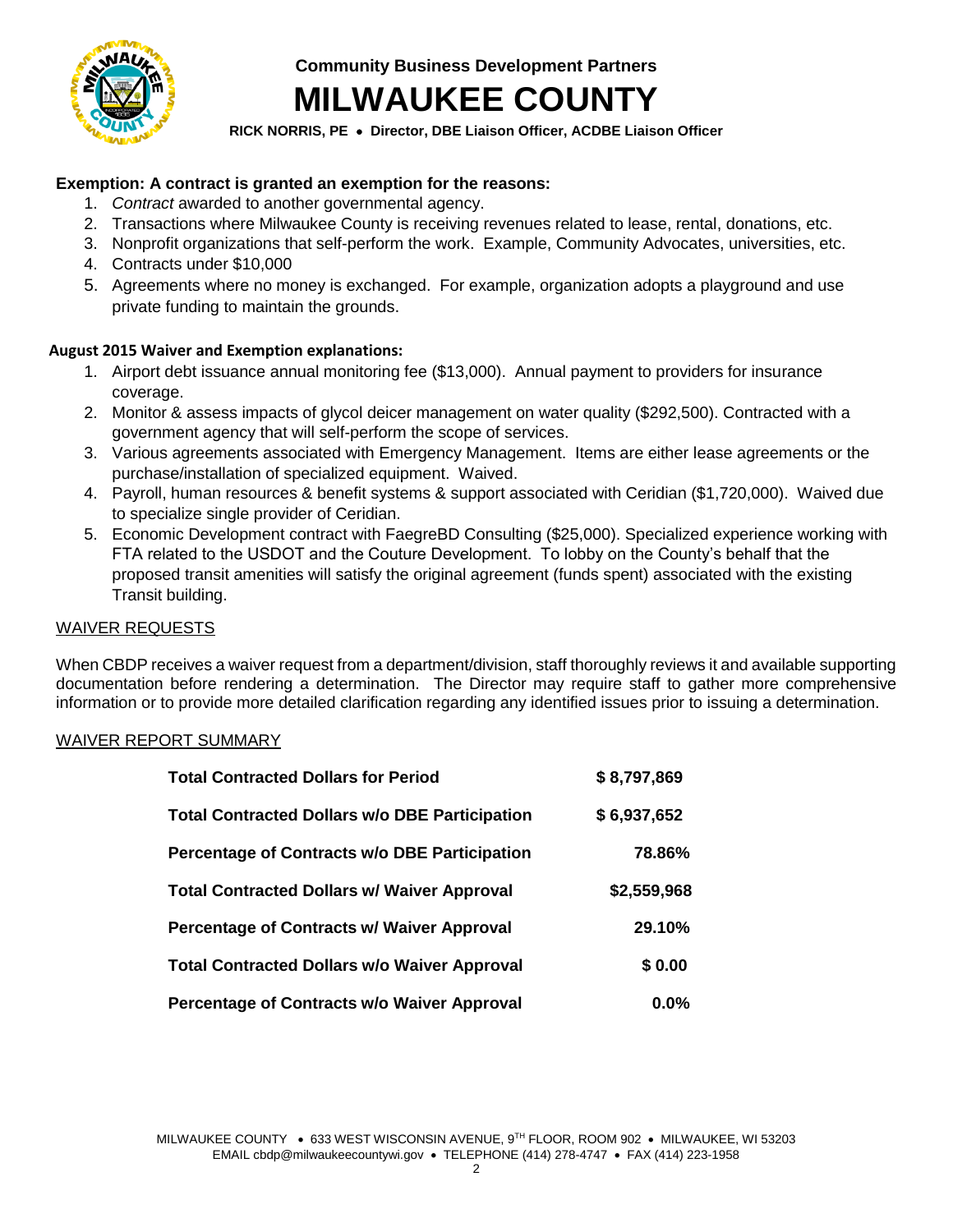

**Community Business Development Partners**

# **MILWAUKEE COUNTY**

**RICK NORRIS, PE Director, DBE Liaison Officer, ACDBE Liaison Officer**

It is also important to note that the Milwaukee County Code of General Ordinances exempts various contracts from DBE participation consideration review for services such as those used for the purpose of securing credit rating services related to debt issuance and administration. These exemptions appear as Chapter 56.30(2)(a) and 56.30(10)(a).

| <b>Total Contracted Dollars for Period</b>         | \$8,797,869 |
|----------------------------------------------------|-------------|
| <b>Total Exempted Contract Dollars</b>             | \$4,377,683 |
| <b>Percentage of Exempted Contracts for Period</b> | 49.76%      |

CBDP prepared this informational report, and recommends that it be received and filed, as such.

Approved by: Rick Norris, PE Director, CBDP CC: Chris Abele, Milwaukee County Executive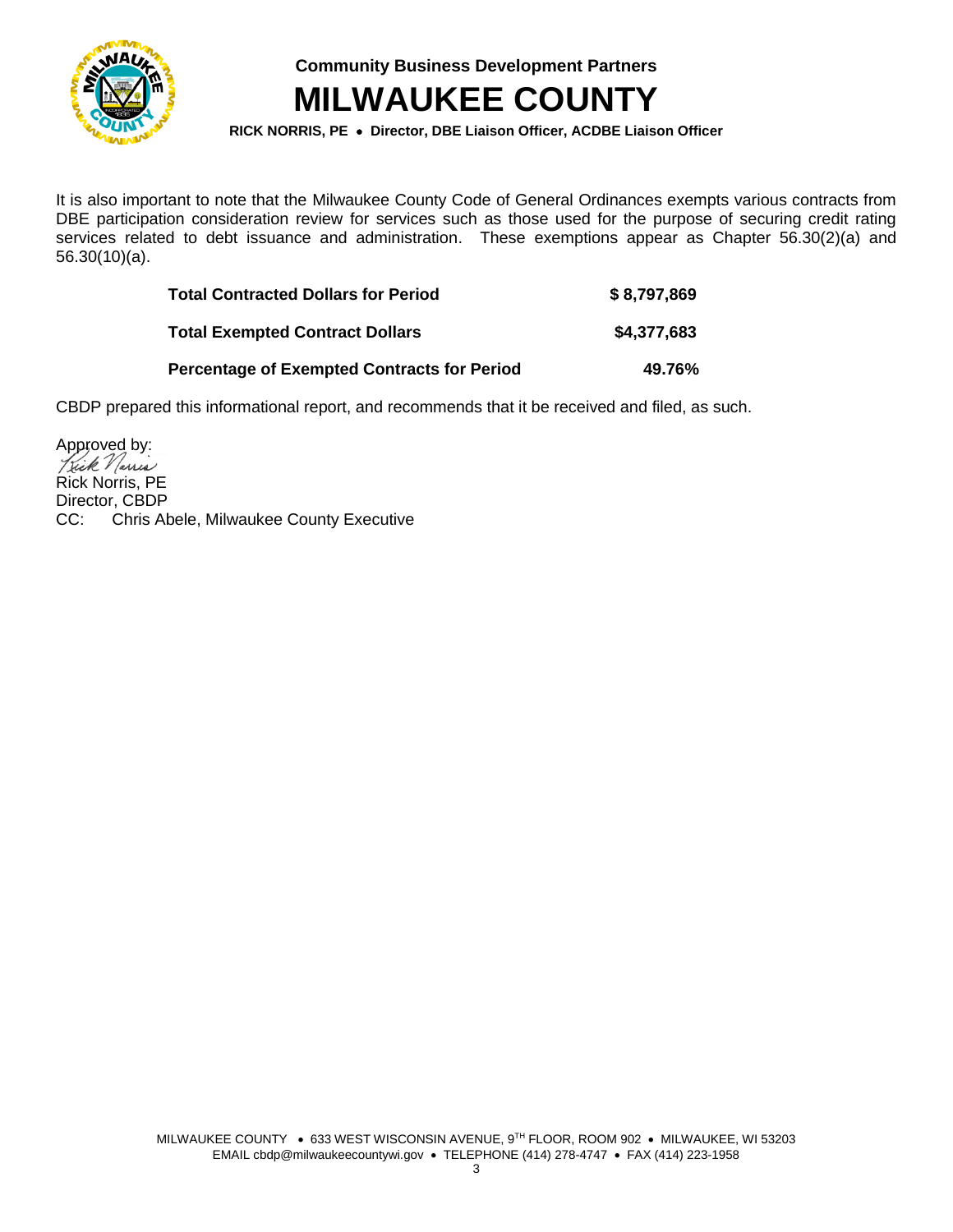#### *Monthly Waiver Report for August 2015* **Page 1 of 2**

**Prepared by the Department of Community Business Development Partners**

| гтераген бучие верагинентог соннишних визнезз ветсюрниент гагинегз                                                                                                                                                     |                                                           |           |
|------------------------------------------------------------------------------------------------------------------------------------------------------------------------------------------------------------------------|-----------------------------------------------------------|-----------|
| Director's Report                                                                                                                                                                                                      | Total Contract \$ Amount for Period 4                     | 8,797,869 |
| <sup>1</sup> These contracts are exempted from Disadvantaged Business Enterprise participation review within the guidelines of Code of General Ordinance Chapter 56.30(2)(a). Not included in the waiver calculations. | Total Contract \$ Amount w/o DBE Participation for Period | 6,937,652 |
| <sup>2</sup> Waivers approved by CBDP; within guidelines of Code of General Ordinances                                                                                                                                 | Percentage w/o DBE Participation                          | 78.86%    |
| <sup>3</sup> Contracts issued by Departments in violation of the Code of General Ordinances; CBDP is made aware of these projects when Accounts Payable forwards new contract information.                             | Total Approved Waiver \$ Amount <sup>2</sup>              | 2,559,968 |
| <sup>4</sup> Total does not include Procurement Division Figures<br>Percentage Waived <sup>2</sup>                                                                                                                     |                                                           | 29.10%    |
|                                                                                                                                                                                                                        | Total Unapproved Waiver \$ Amount 3                       | $\sim$    |
|                                                                                                                                                                                                                        | Percentage w/o Waiver Approval <sup>3</sup>               | $0.00\%$  |
|                                                                                                                                                                                                                        | <b>Total Exempted \$ Amount</b>                           | 4,377,683 |
|                                                                                                                                                                                                                        | <b>Percentage Exempted from Waiver Calculations</b>       | 49.76%    |

REPORTING Ending PERIOD August 2015

| <b>DEPARTMENT</b>                      | <b>CONSULTANT/CONTRACTOR</b>                                                            | <b>SERVICES</b>                                   | <b>COMMENTS</b>                      | <b>EXEMPTED</b>                                       | Waived       | <b>Unapproved Waivers</b> |
|----------------------------------------|-----------------------------------------------------------------------------------------|---------------------------------------------------|--------------------------------------|-------------------------------------------------------|--------------|---------------------------|
| <b>Comptroller</b>                     | Airport debt issuance annual monitoring fee                                             | <b>Moodys Investor Service</b>                    | Exempt                               | 13.000.00                                             |              |                           |
|                                        | Fitch ratings coverage for 2015                                                         | <b>Fitch Ratings</b>                              | Exempt                               | 5,000.00                                              |              |                           |
|                                        | US Bank administration fees for the 2005, 2006, 2007, 2009, 2010 & 2014 bonds           | <b>US Bank</b>                                    | Exempt                               | 6,250.00                                              |              |                           |
| <b>District Attorney</b>               | Conduct forensic evaluation in the child. D.A., matter                                  | Lynn K. Sheets, MD                                | Specialized Single Provider          | 6,000.00                                              |              |                           |
| <b>DOT</b> - Airports                  | Monitor & assess impacts of glycol de-icer management on water quality                  | <b>US Geological Survey</b>                       | Intergovernmental Cooperation        | $\sim$                                                | 292,500.00   |                           |
| <b>Parks</b>                           | Re-estimation of County's share of 50-50 revenue split                                  | CTM Group. Inc.                                   | <b>Specialized Single Provider</b>   | 1.500.00                                              |              |                           |
| <b>DHHS</b>                            | Wisconsin Home Energy Assistance Program Service Provider                               | <b>Community Advocates</b>                        | Not-for-Profit Provider              | 1,430,180.99                                          |              |                           |
|                                        |                                                                                         | United Migrant Opportunity Service / UMOS         | Not-for-Profit Provider              | 808.838.98                                            |              |                           |
| <b>DAS - Economic Development</b>      | Assist County in resolving FTA regulatory issues related to the Couture Development     | <b>FaegreBD Consulting</b>                        | <b>Specialized Single Provider</b>   |                                                       | 25,000.00    |                           |
| <b>Child Support</b>                   | Pathways to Responsible Fatherhood grant services                                       | <b>Wisconsin Community Services</b>               | Not-for-Profit Provider              | 18,750.00                                             |              |                           |
| <b>Combined Court Operations</b>       | <b>Foreclosure mediation services</b>                                                   | <b>Metro Milwaukee Mediations Services</b>        | Not-for-Profit Provider              |                                                       | 56,000.00    |                           |
|                                        | Independent evaluator of the Family Drug Treatment Court for grant compliance           | <b>IMPACT Planning Council</b>                    | Not-for-Profit Provider              | 10,600.00                                             |              |                           |
| <b>Family Care</b>                     | Enhanced training on behavioral support for individuals with complex behaviors          | UW Board of Regents / Waisman Center / Paul White | Not-for-Profit Provider              |                                                       | 18,000.00    |                           |
| <b>Emergency Management</b>            | Tower Lease Agreement for Public Safety Radio System Build-Out                          | Milwaukee Fire Department Engine 38               | <b>Intergovernmental Cooperation</b> | 25.00                                                 |              |                           |
|                                        | Program management for OASIS 800 MHz Public Safety Radio System migration               | <b>CDX Wireless</b>                               | <b>Specialized Single Provider</b>   | 168,200.00                                            |              |                           |
|                                        | Tower Lease Agreement Amendment No. 1 for Public Safety Radio System Build-Out          | T10 MelTel, LLC                                   | Specialized Single Provider          |                                                       | 22,513.00    |                           |
| <b>DHHS - Delinguency &amp; Courts</b> | <b>Electronic Monitoring of Offenders</b>                                               | Satellite Tracking of People, LLC                 | Specialized Single Provider          | $\sim$                                                | 115,705.00   |                           |
|                                        | Amendment to Shelter Care contract adding a girls population of 11                      | St. Charles Youth & Family Services               | Not-for-Profit Provider              | 846,073.33                                            |              |                           |
| <b>DHHS - BHD</b>                      | <b>Comprehensive Community Services programming start-up</b>                            | <b>Project Access</b>                             | Not-for-Profit Provider              | $\sim$                                                | 28,000.00    |                           |
|                                        | Facility upgrades to assist in transition from BHD to CBRF facilities                   | <b>Bell Therapy (Phoenix Care Systems)</b>        | Not-for-Profit Provider              | $\sim$                                                | 47,240.00    |                           |
|                                        | <b>Secure Emergency Detoxification Program</b>                                          | <b>Genesis Behavioral Services</b>                | Not-for-Profit Provider              | 535,863.00                                            | $\sim$       |                           |
|                                        | Administration of Strategic Prevention Framework Partnership for Success II Amendment 1 | <b>Community Advocates</b>                        | Not-for-Profit Provider              | 384,667.00                                            |              |                           |
| DAS - FM - A&E                         | GMIA - Runway 13-31 Pavement Rehabilitation - Material Testing                          | Giles Engineering & Associates                    | <b>Annual Consultant Utilization</b> |                                                       | 25,918.00    |                           |
|                                        | South Shore Park Outreach                                                               | Alliance for the Great Lakes                      | Not-for-Profit Provider              | 6.400.00                                              |              |                           |
| <b>Ethics Board</b>                    | <b>Legal Services for Ethics Board</b>                                                  | Sullivan Mediation & Arbitration, LLC             | Specialized Single Provider          | 3,000.00                                              |              |                           |
| <b>DHHS - Housing</b>                  | CDBG funding for accessibility ramp bus pad                                             | City of Cudahy                                    | Intergovernmental Cooperation        | 30,000.00                                             |              |                           |
|                                        | <b>CDBG</b> funding                                                                     | City of Cudahy                                    | Intergovernmental Cooperation        | 45,835.00                                             |              |                           |
|                                        | Case management services to chronically homeless in My Home Program                     | <b>Cathedral Center</b>                           | Not-for-Profit Provider              | 27,500.00                                             |              |                           |
| <b>County Board</b>                    | <b>Legal Counsel for the County Board</b>                                               | Cullen, Weston Pines & Bach, LLP                  | Exempt                               | $\sim$                                                | 99,000.00    |                           |
|                                        | Lobbying Services & IR Committee staffing                                               | Stafford Rosenbaum, LLP                           | Exempt                               | $\sim$                                                | 37,000.00    |                           |
| <b>Corp Counsel</b>                    | Represent County regarding the Downtown Transit Center Amendment 1                      | VonBriesen & Roper, SC                            | Specialized Single Provider          | $\sim$                                                | 50.000.00    |                           |
| <b>Aging</b>                           | Senior dining program revitalization plan assessment & report                           | <b>UWM Board of Regents</b>                       | Not-for-Profit Provider              | $\sim$                                                | 23,092.29    |                           |
| <b>DAS - Employee Benefits</b>         | Affordable Care Act management information system, Health E (fx)                        | HealthCare Impact Associates, LLC                 | Specialized Single Provider          | 30.000.00                                             |              |                           |
| DAS - HR                               | Payroll, human resources & benefit systems & Support                                    | Ceridian                                          | Specialized Single Provider          |                                                       | 1,720,000.00 |                           |
| <b>Grand Total</b>                     |                                                                                         |                                                   |                                      | $\frac{1}{2}$ 4,377,683.30 $\frac{1}{2}$ 2,559,968.29 |              |                           |